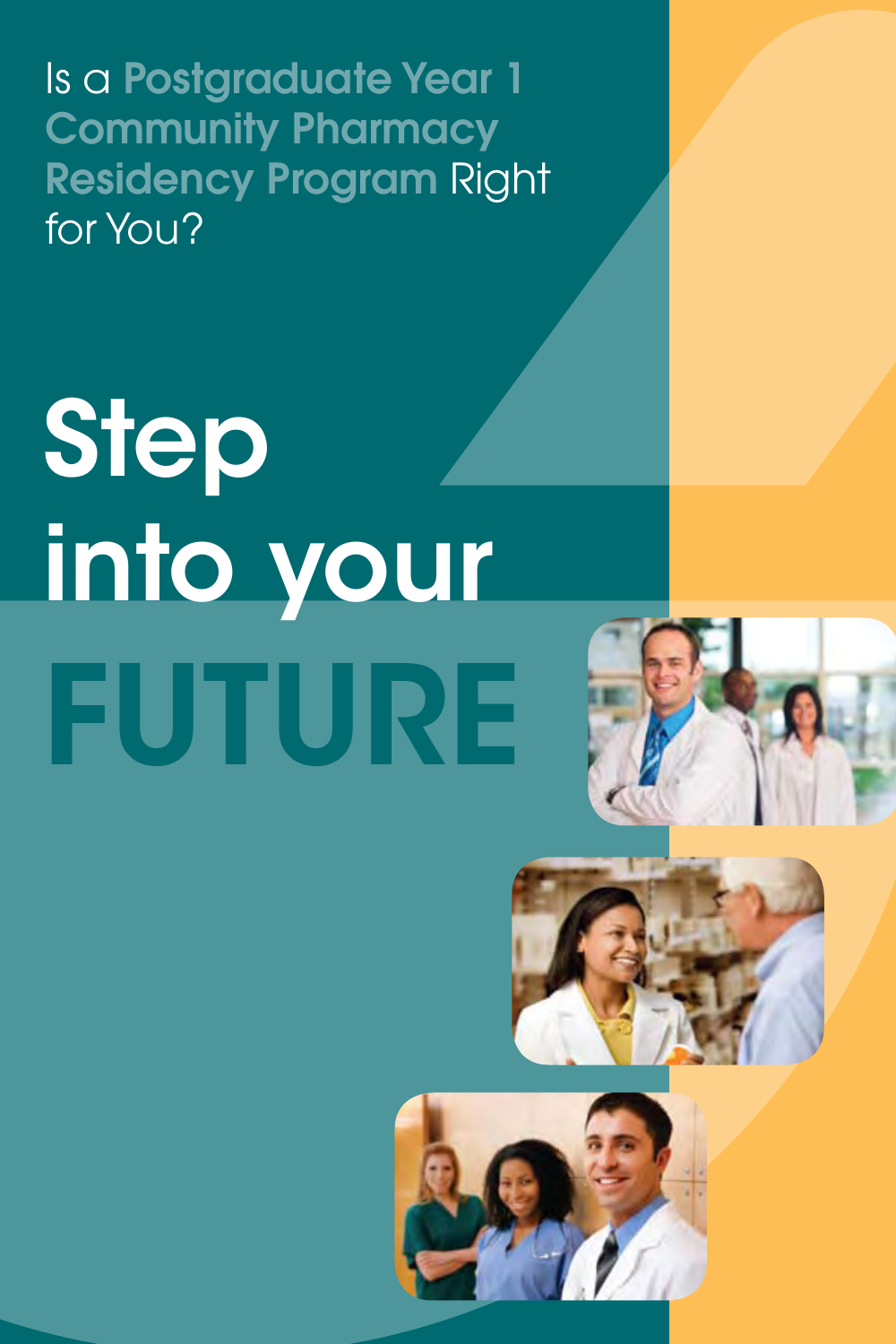# What Is a Postgraduate Year 1 (PGY1) Community Pharmacy Residency Program?

A PGY1 community pharmacy residency program is an organized, directed, postgraduate training program that centers on development of the knowledge, skills, and abilities needed to pursue patient care in the community setting.

A PGY1 community pharmacy residency program strives to develop innovative pharmacy practice leaders equipped to meet the challenges presented by the rapidly changing health care system. Through required and elective opportunities, residency programs focus on the following:

- • Direct Patient Care
- Leadership
- Practice Management
- Communication Skills
- Health and Wellness Promotion
- Technology
- Teaching Skills

# PGY1 Community Pharmacy Residency Fast Facts

- There are currently more than 60 PGY1 community pharmacy residency programs nationwide offering training at more than 125 chain, supermarket, and independent pharmacy sites, as well as outpatient health-system pharmacies. Access the APhA residency locator at www.pharmacist.com/residencies/locator.
- Each site has a preceptor who oversees the training of the resident.
- A residency experience consists of a minimum of 2,000 hours of education and training conducted over a 12-month period.
- Most residencies begin in July.
- Residencies are accredited by ASHP in partnership with APhA.
- PGY1 residency applicants to accredited programs are required to participate in the ASHP Resident Matching Program.
- For more information on the ASHP Resident Matching Program, go to www.ashp.org; click on residency information, then residency matching program.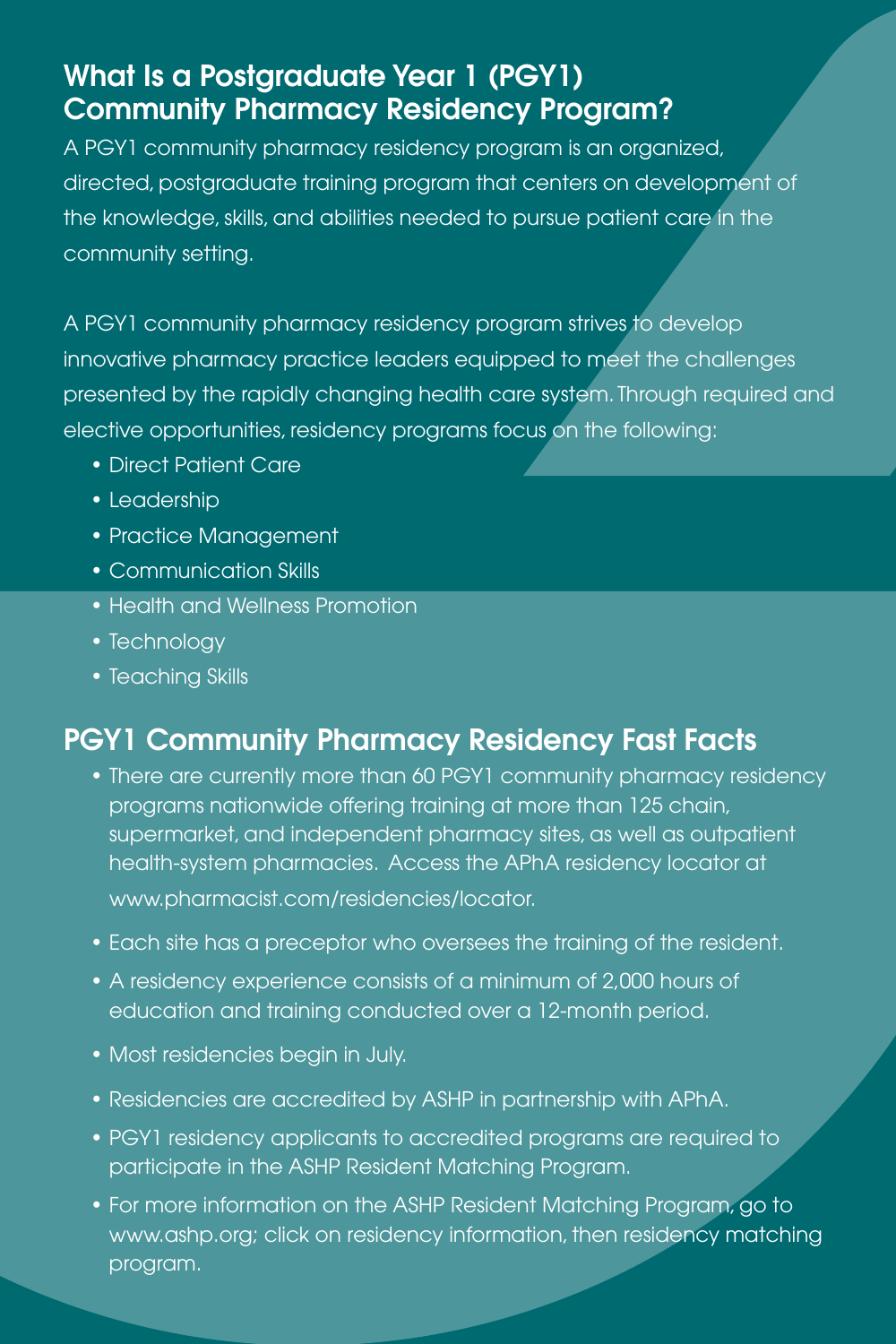## *Developing the Tools To Succeed …*

*"My community practice residency experience provided me with the opportunity to develop and acquire a unique set of skills that are essential for the development and implementation of pharmacist-led MTM practices in the community. Currently, I am working with pharmacists, students, physicians, and patients to establish MTM sites and take community practice to the next level."*





#### *— Gladys M. Garcia, PharmD*

*Assistant Professor of Clinical Pharmacy Department of Pharmacy Practice and Pharmacy Administration Philadelphia College of Pharmacy University of the Sciences in Philadelphia Former University of Pittsburgh PGY1 Community Resident*





## *Expanding Your Career Opportunities …*

*"Completing a Community Pharmacy Practice Residency will provide you with the skills and tools necessary to pursue multiple career paths in the future, from academia to independent pharmacy ownership, and will make you stand out head and shoulders above others applying for the same position."*

#### *— Karl Hess, PharmD*

*Assistant Professor of Pharmacy Practice and Administration*

*Director, Community Pharmacy Residency Program*

*Western University of Health Sciences, College of Pharmacy*

*Former University of Southern California PGY1 Community Resident* 



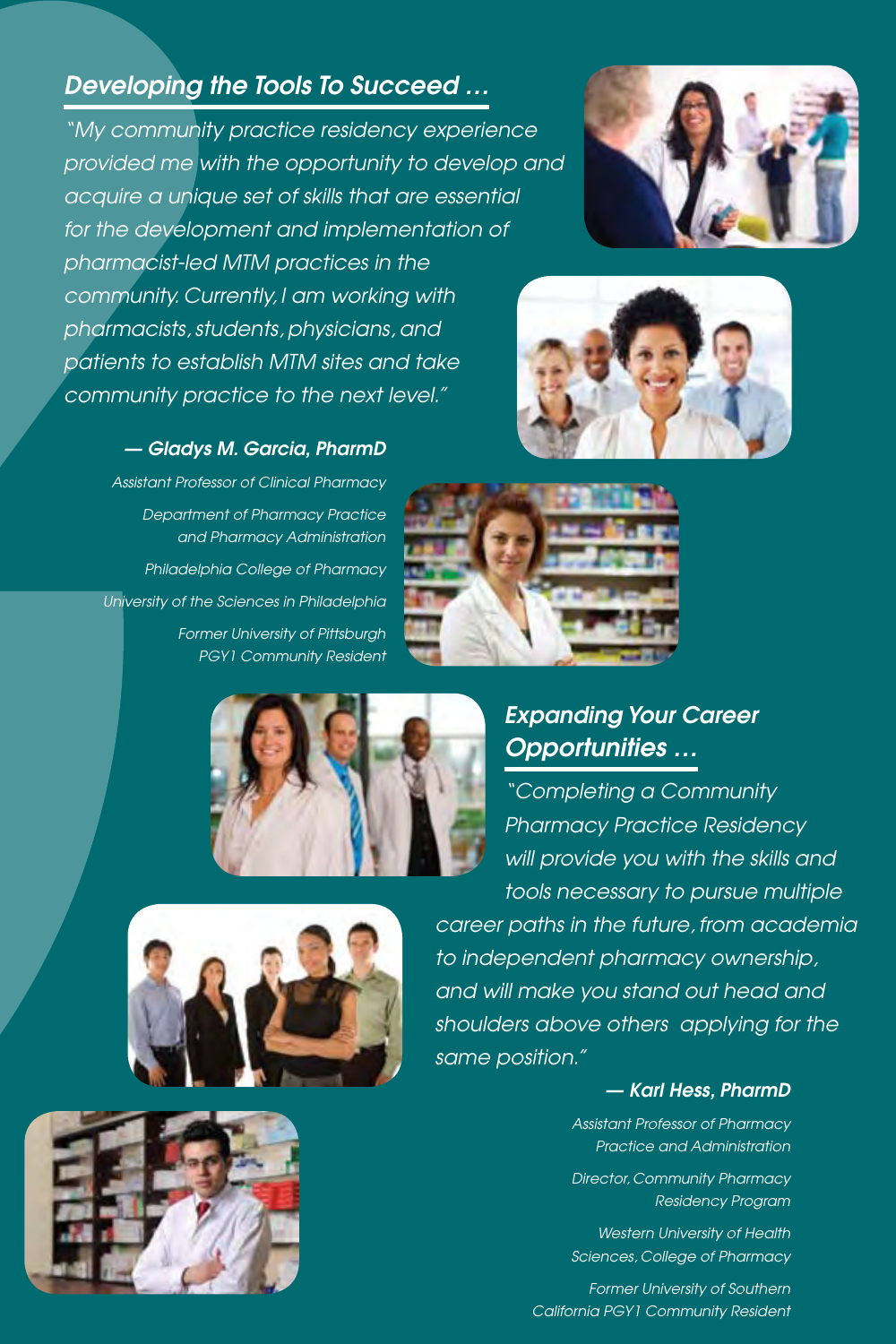#### How does a PGY1 community pharmacy residency program prepare you for the next step in your professional career?

Employers usually consider a 1-year residency experience to be equivalent to 3 to 5 years of practice. Completing a PGY1 Community Pharmacy Residency provides the resident with unique skills highly desired by employers.

Residencies provide an excellent opportunity to fine tune clinical and management skills under the guidance of an experienced preceptor. PGY1 community residents also gain valuable experience in the development and implementation of innovative patient care services including medication therapy management services.

#### Following are examples of positions taken by recent PGY1 community pharmacy residency graduates:

- Clinical pharmacists and clinical coordinators in chain pharmacies, independent pharmacies, and ambulatory care settings
- Clinical faculty at schools and colleges of pharmacy
- Consultants in nontraditional pharmacy settings
- Shared faculty positions between a community pharmacy and a school of pharmacy
- Pharmacists working toward owning or managing a community pharmacy

### Consider applying for a PGY1 community pharmacy residency Qualified applicants—

- Generally, are individuals in their fourth professional year of pharmacy education and must graduate from an accredited college or school of pharmacy
- Possess a desire to apply their clinical skills in a community pharmacy setting

### Application requirements—

- Vary by program, so contact the individual PGY1 Community Pharmacy Residency Program director(s) for more information
- Involve a written application made directly to the program, along with a resume or curriculum vitae and letters of recommendation
- Have a program-specific deadline, but usually January is the latest an application will be accepted

#### Factors to consider when selecting a PGY1 community pharmacy residency program

- Accreditation status
- College or school affiliation
- Geographic location
- Opportunities for the development of a new service
- Patient care services and programs currently offered
- Program director and preceptors
- Teaching responsibilities
- Variety of practice experiences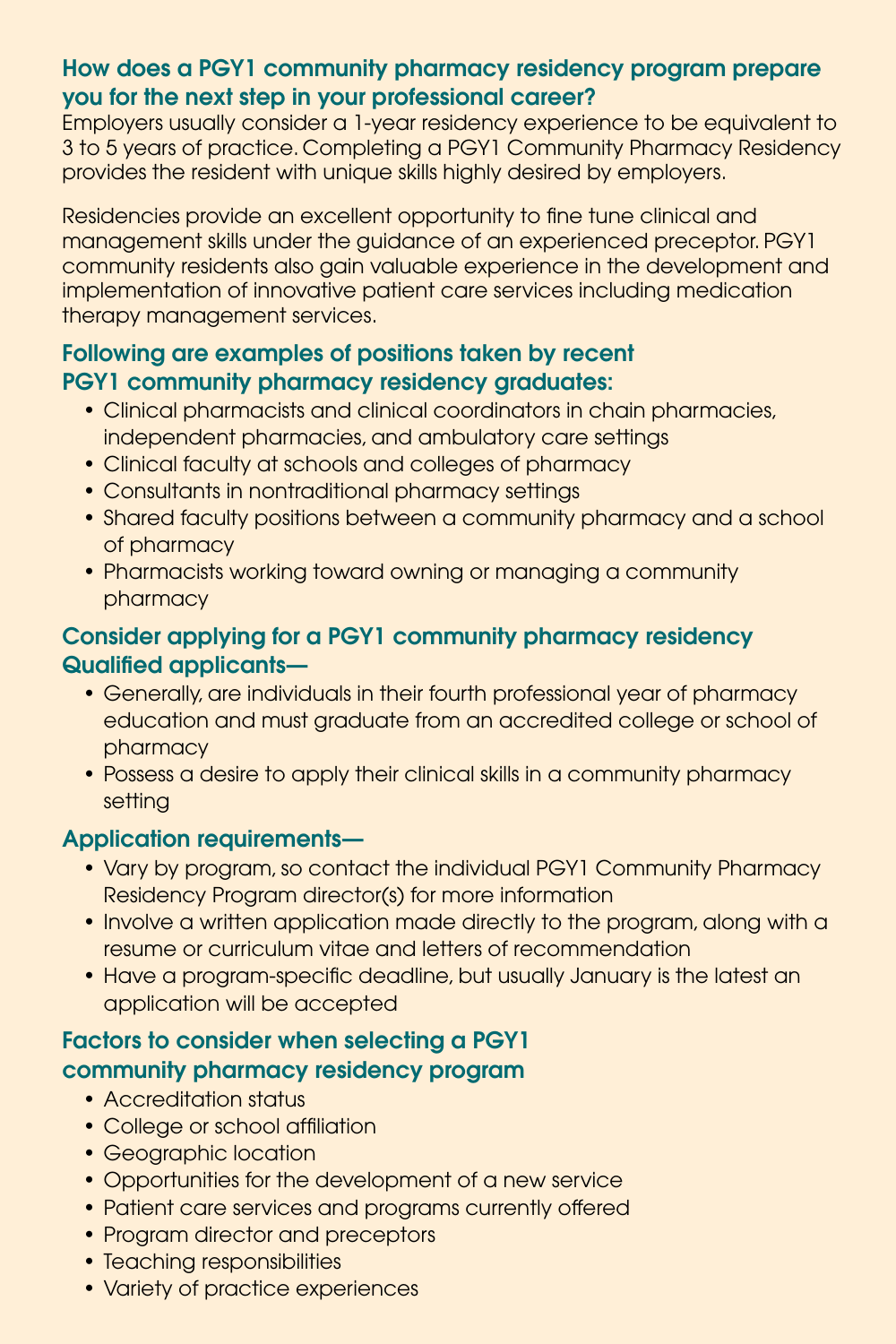## *Putting Theory into Practice…*

*"During my residency, I was able to apply disease state management concepts that I learned during pharmacy school to work one on one with patients. There was nothing better than getting to work with different types of patients to build up my experience in managing a variety of disease states."* 

*Completing a residency allowed me to experience more in 1 year than I would have ever imagined I could do in my pharmacy career without a residency."* 

#### *— Cherokee Layson-Wolf, PharmD, CGP*

*Assistant Professor Department of Pharmacy Practice and Science University of Maryland School of Pharmacy Patient Care Program Coordinator NeighborCare Professional Pharmacies Former Virginia Commonwealth University PGY1 Community Resident* 







## *Summing it All Up…*

*"A year spent as a community pharmacy resident was the best investment I could have made coming out of school. The experiences I gained have enriched my career in ways I could not imagine or anticipate as a student. I believe that my time as a community pharmacy resident will continue to shape my career through opportunities that may not have been possible without this training."*

#### *—Amy K. Kennedy, PharmD*

*Community Participatory Research Fellow VCU School of Pharmacy Daily Planet Healthcare for the Homeless Clinic Former Virginia Commonwealth* 

*University PGY1 Community Resident*